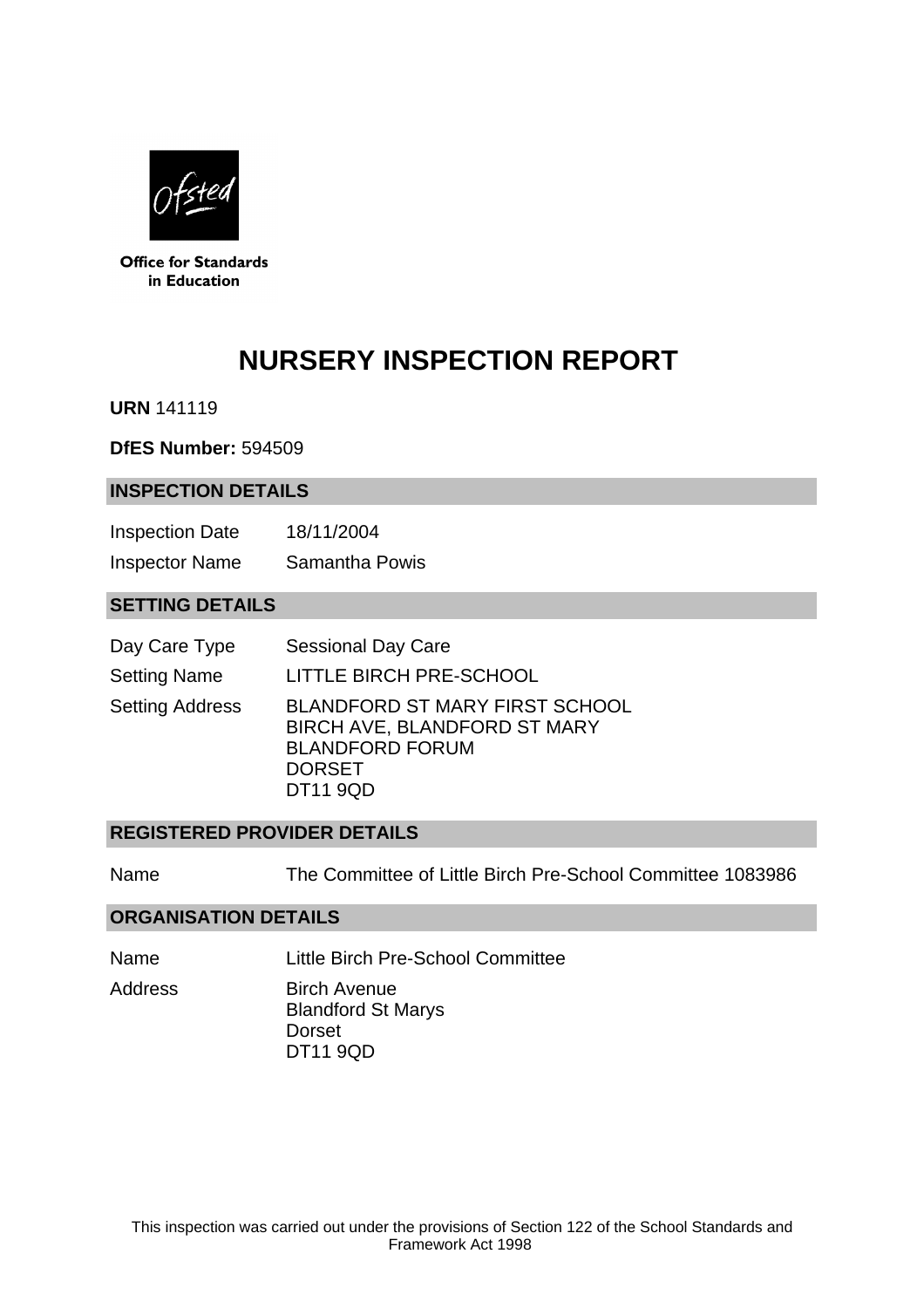## **ABOUT THE INSPECTION**

The purpose of this inspection is to assure government, parents and the public that the nursery education for funded three and four year old children is of an acceptable quality. Inspection of nursery education also identifies strengths and weaknesses so that providers can improve the quality of educational provision and help children to achieve the early learning goals (elgs) by the end of the Foundation Stage. This inspection report must be made available to all parents.

If the setting has been inspected previously, an action plan will have been drawn up to tackle issues identified. This inspection, therefore, must also assess what progress has been made in the implementation of this plan.

#### **Information about the setting**

Little Birch pre school opened in 1976 and operates from a purpose built unit in the grounds of a First school in Blandford. It is a committee run group and is open each weekday from 09:00 to 11:45 during term time. There is a small secure fenced area surrounding the building for outdoor play, with children also having supervised access to the school playground and playing field when not in use by school children.

The pre-school is registered to care for 16 children aged from 2 to under 5 years and there are currently 24 children on roll. Of these 19 receive funding for nursery education. The pre-school serves the local area, and currently supports a number of children with special educational needs, and also supports children who speak English as an additional language.

The pre-school employs five staff. One member of staff holds an appropriate early years qualification, and two others are working towards a qualification. All staff have attended short courses relating to their role.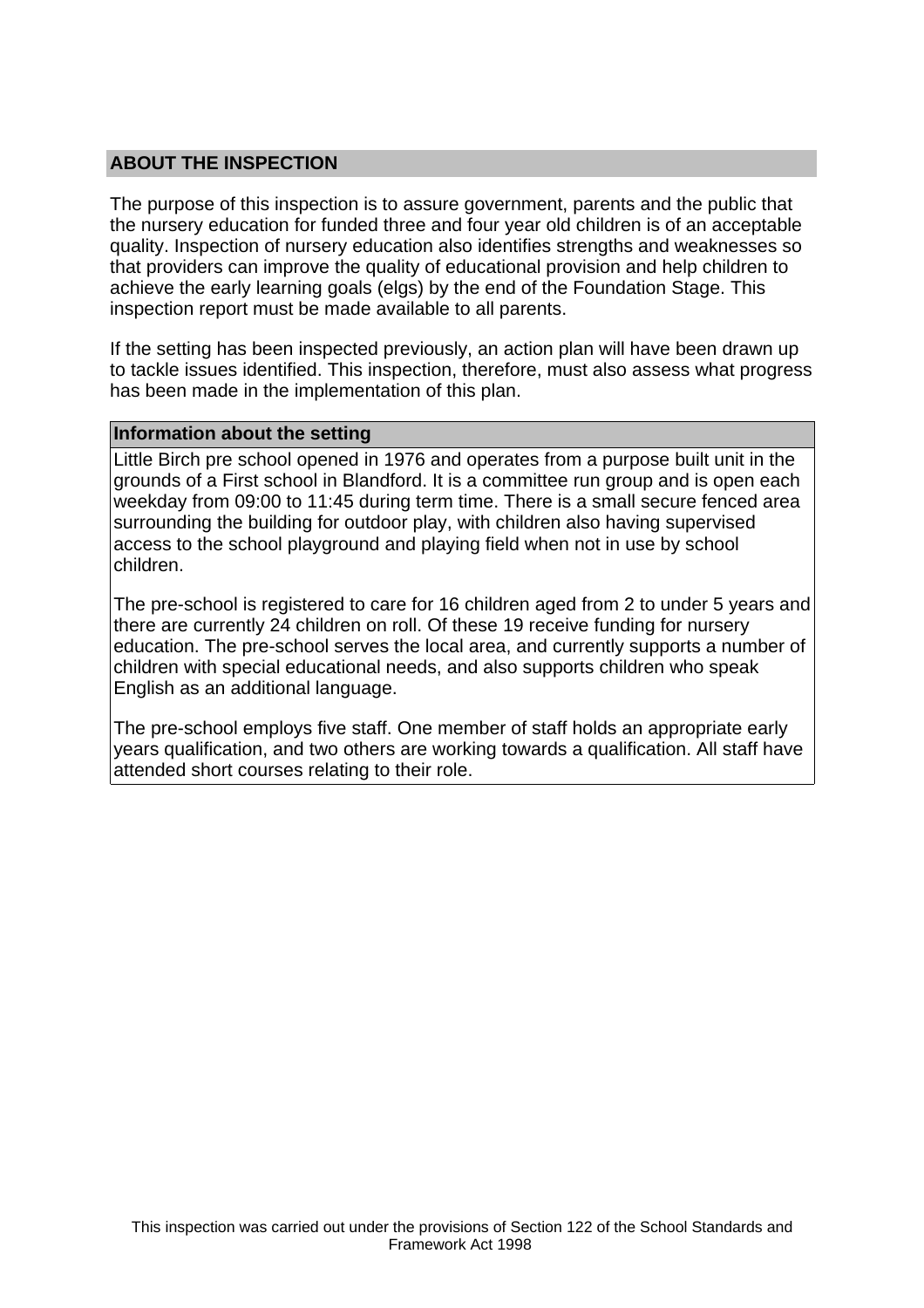# **INSPECTION OF THE NURSERY EDUCATION PROVISION FOR FUNDED THREE AND FOUR YEAR OLDS.**

## **How effective is the nursery education?**

Little Birch Pre-School offers good quality care, where children are making generally good progress along the stepping stones towards the early learning goals. In the areas of creative and personal, social and emotional development, children are making very good progress.

Teaching is generally good. Staff manage children's behaviour very well, using a range of effective strategies and a positive approach. The planning and assessment systems require further development to ensure they are effective, however, the use of the outdoor area is well planned for, maximising opportunities for all children. Staff interact very well with children, they organise their time well to ensure that whilst the children are present, they are actively involved with their learning. The pre-school has a wide variety of resources, however, in some areas, the lack of organisation of equipment prevents children from being able to access appropriate tools for themselves. Effective systems are in place to support children who have special needs, and those who speak English as an additional language.

Leadership and management of the setting is generally good. Recent changes in the staffing and committee have occurred, but systems have quickly been put in place to establish good working relationships between all concerned. The introduction of appraisals for staff has been used to identify training needs, and support is offered to staff to attend training. Systems have not yet been set up to allow key staff opportunities to monitor the success of the pre-school routines.

Partnerships with parents are generally good. They receive newsletters, have access to planning sheets and are informed through notices about forthcoming topics and events at the pre-school, however, they receive little information about the foundation stage curriculum. Parents feel confident to discuss their child's progress and are aware of their child's key worker.

### **What is being done well?**

- Personal social and emotional development is a strength throughout the group. Children are busy, involved and interested in their play and learning. They develop good relationships with adults within the setting and their peers, and have good opportunities to be independent within the setting. They are beginning to learn right from wrong, understanding the clear boundaries established.
- Very good use is made of the outside environment. The group has access to several different interesting areas, and plans include details of how opportunities for learning will be maximised by making full use of the playground, climbing equipment, nature trail and the smaller enclosed area.
- Staff use a range of very good strategies to manage children's behaviour.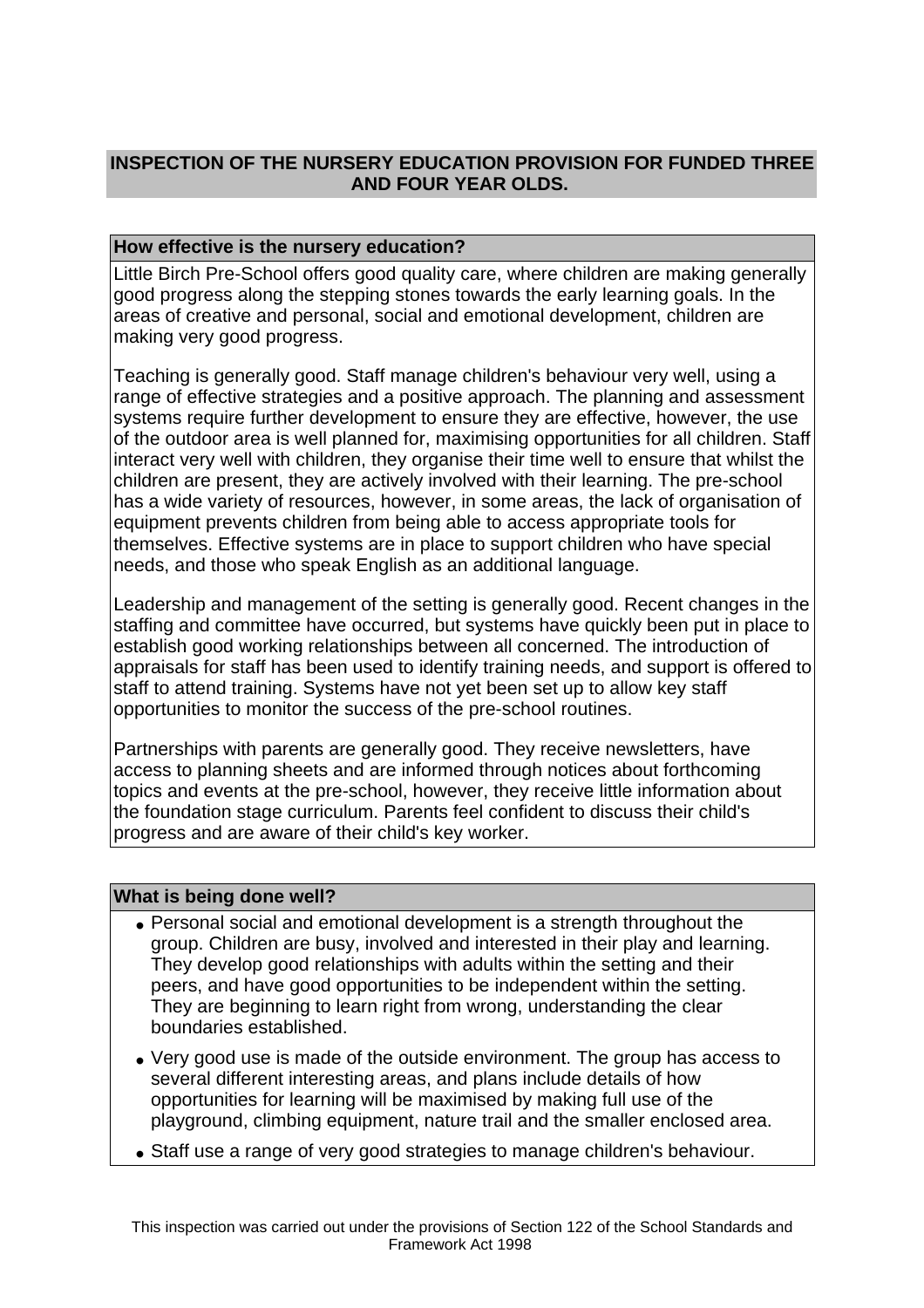The children are constantly praised and encouraged throughout activities. Staff are consistent and fair in their approach, setting clear and realistic boundaries for all children.

• Children have excellent opportunities to use their imaginations during a good range of art, craft and music. They freely explore paint, colour and texture, developing their own creativity when designing and making their own pictures or models, encouraged and supported by staff who value all of the children's work. They love to join in with songs and rhymes, and listen carefully to music that is played during the session.

#### **What needs to be improved?**

- the organisation of resources and equipment to allow children to access appropriate tools from the wide range available
- the opportunities to encourage children to engage in mark making activities
- the system used for planning to ensure it clearly identifies learning aims and is linked to assessment records to offer appropriate challenge to all children.

#### **What has improved since the last inspection?**

The setting has made generally good progress since the last inspection. They had three key issues to address.

They were asked to extend opportunities for children to practice mathematical skills throughout a wide range of activities. Planning now includes many opportunities for children to use number, however, the opportunities for children to engage in simple problem solving continues to be limited.

Staff were asked to build on existing teaching skills and use open ended questioning. The staff team has changed since the last inspection, the current person in charge is qualified and demonstrates a sound understanding of how to encourage children's learning through effective questioning. She discusses learning aims with other staff at the beginning of each session, and they in turn use effective questioning with individual children. Staff attend short courses to develop their skills, and two staff members are attending level three training in childcare.

The final issue related to implementing the new assessment system. Due to the changes in staffing, the group are currently developing a new assessment system, to work alongside planning, this area is ongoing.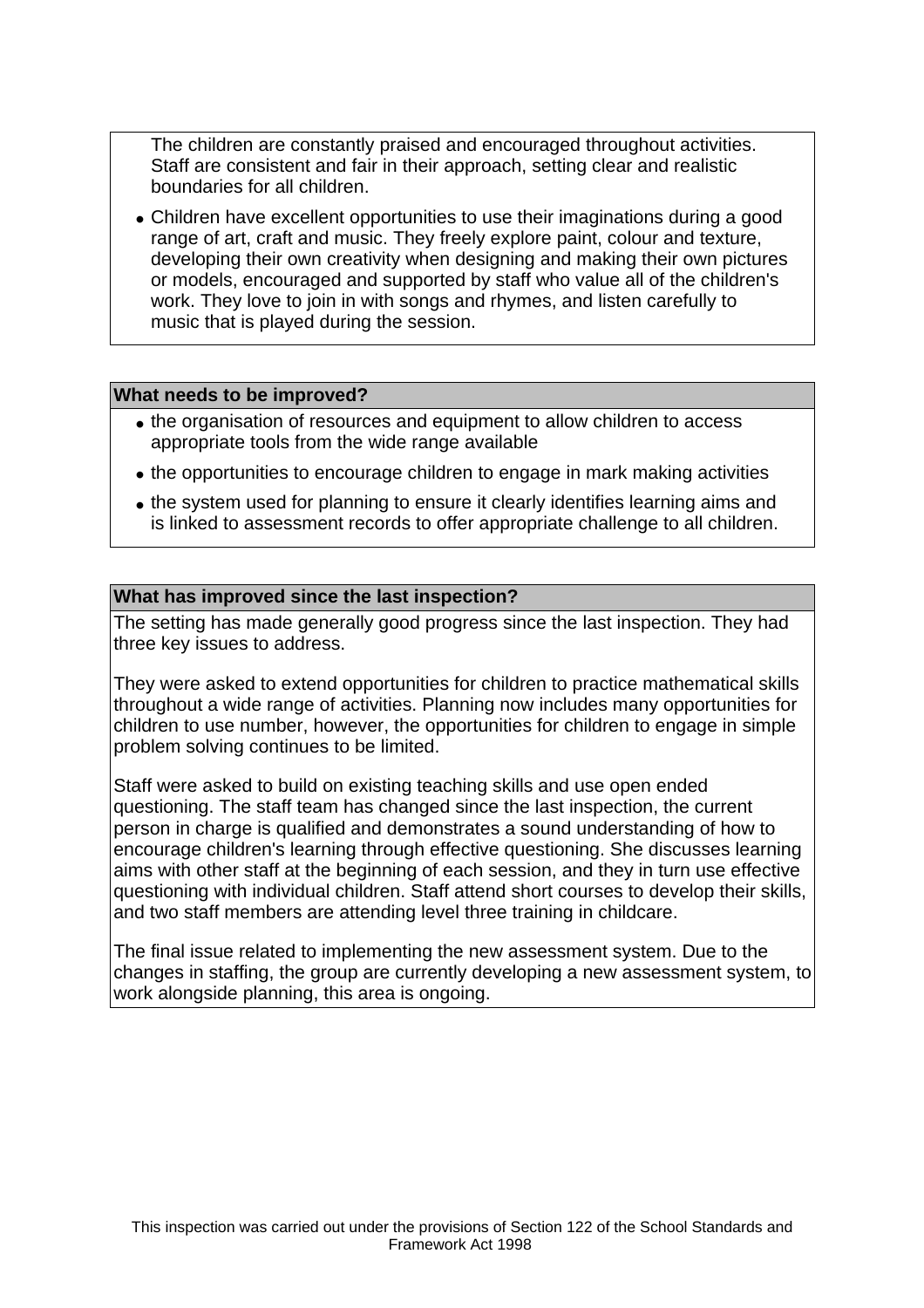# **SUMMARY OF JUDGEMENTS**

## **PERSONAL, SOCIAL AND EMOTIONAL DEVELOPMENT**

Judgement: Very Good

Children are confident and settled within the familiar daily routines. They show interest and excitement when engaging in the range of activities on offer. They are comfortable within the pre-school setting, freely choosing and selecting activities independently. Children's behaviour is good, they respond well to the praise and encouragement offered by staff. They develop good relationships with adults and other children, learning to share and take turns.

# **COMMUNICATION, LANGUAGE AND LITERACY**

Judgement: Generally Good

Children's spoken language is developing very well. They confidently exchange their thoughts and ideas and share information and news within a small group. Children are not fully encouraged to develop their mark making skills. They demonstrate a clear understanding that print carries meaning, and make good use of books, enjoying having a story read to them, but also demonstrating a good understanding of how to use a book themselves, taking pleasure in offering to "read" a story to an adult.

# **MATHEMATICAL DEVELOPMENT**

Judgement: | Generally Good

Children show an interest and developing awareness of shape, size and measure introduced through a range of practical activities. They sort and order objects according to colour and height. The children use numbers independently when engaging in games and play, and are developing an awareness of numbers that are important to them, however, their interest in number is not fully extended to consider simple problem solving during practical activities such as snack time.

# **KNOWLEDGE AND UNDERSTANDING OF THE WORLD**

Judgement: Generally Good

Children enjoy exploring, and are offered many opportunities to find out about both natural and man made objects in the indoor and outdoor environments. They are developing an awareness of themselves and of their own community, becoming involved in activities with the first school children.Through a range of interesting projects and resources, are developing an understanding of other communities. The children have few opportunities to fully extend their awareness of ICT equipment.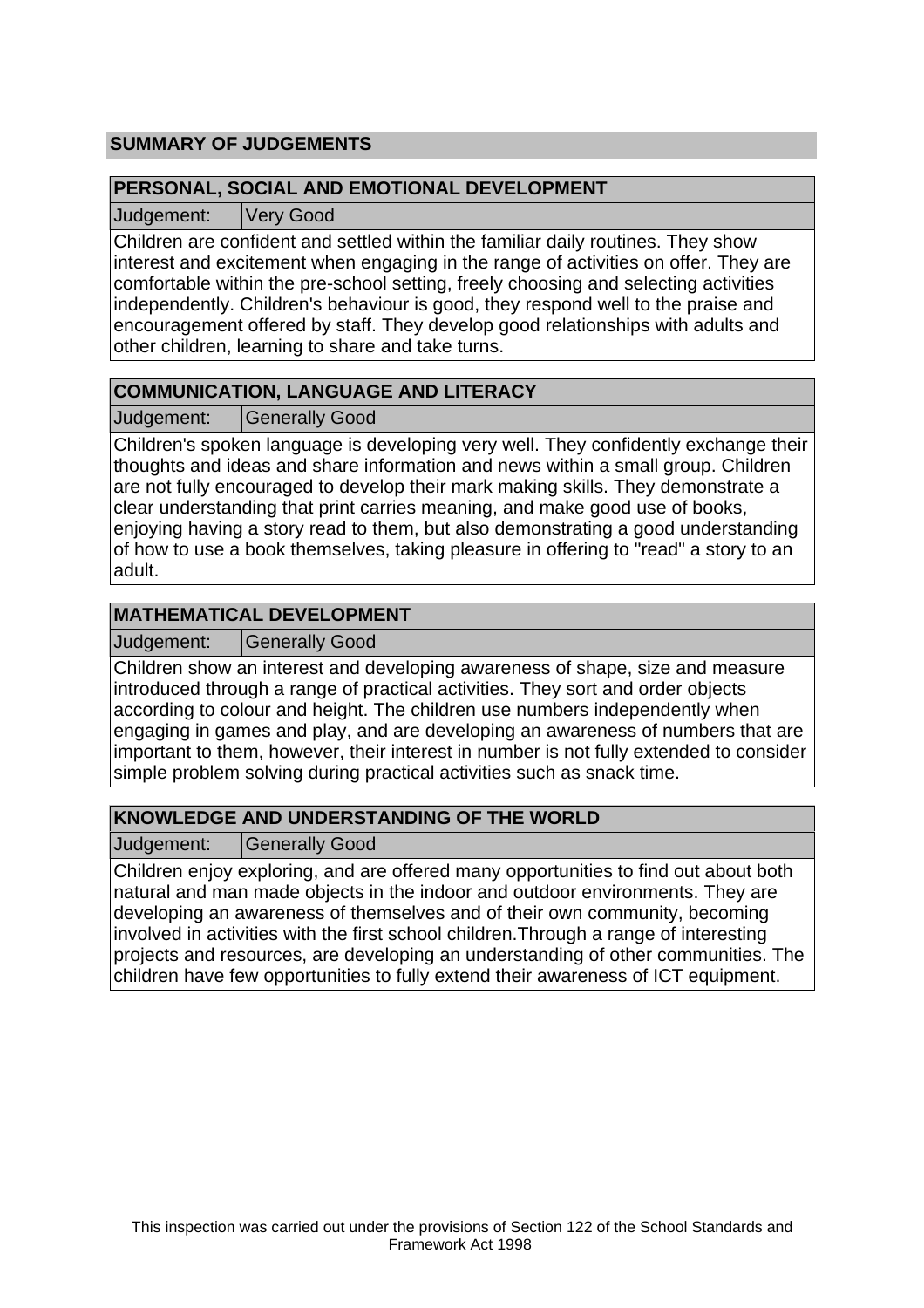# **PHYSICAL DEVELOPMENT**

Judgement: Generally Good

Children move confidently and with care when playing indoors and outdoors, moving their bodies to music, and adapting their movement according to instructions. They demonstrate a good awareness of space, and have frequent opportunities to engage in climbing and sliding on purpose built equipment. They are not often encouraged to think about their own bodies and the effects that exercise has on them. They use a range of small tools and equipment with increasing skill and control.

# **CREATIVE DEVELOPMENT**

Judgement: Very Good

Children regularly engage in creative activities, using their own imaginations to produce art and craft work that is always valued by staff. They explore colour through paint, and use a range of tools to make different effects. They enjoy music, which is played during the session, and join in the with the fun songs and rhymes at group times. Musical instruments are available, and some children use these to join in at singing time, showing a developing awareness of rhythm.

**Children's spiritual, moral, social, and cultural development is fostered appropriately.**